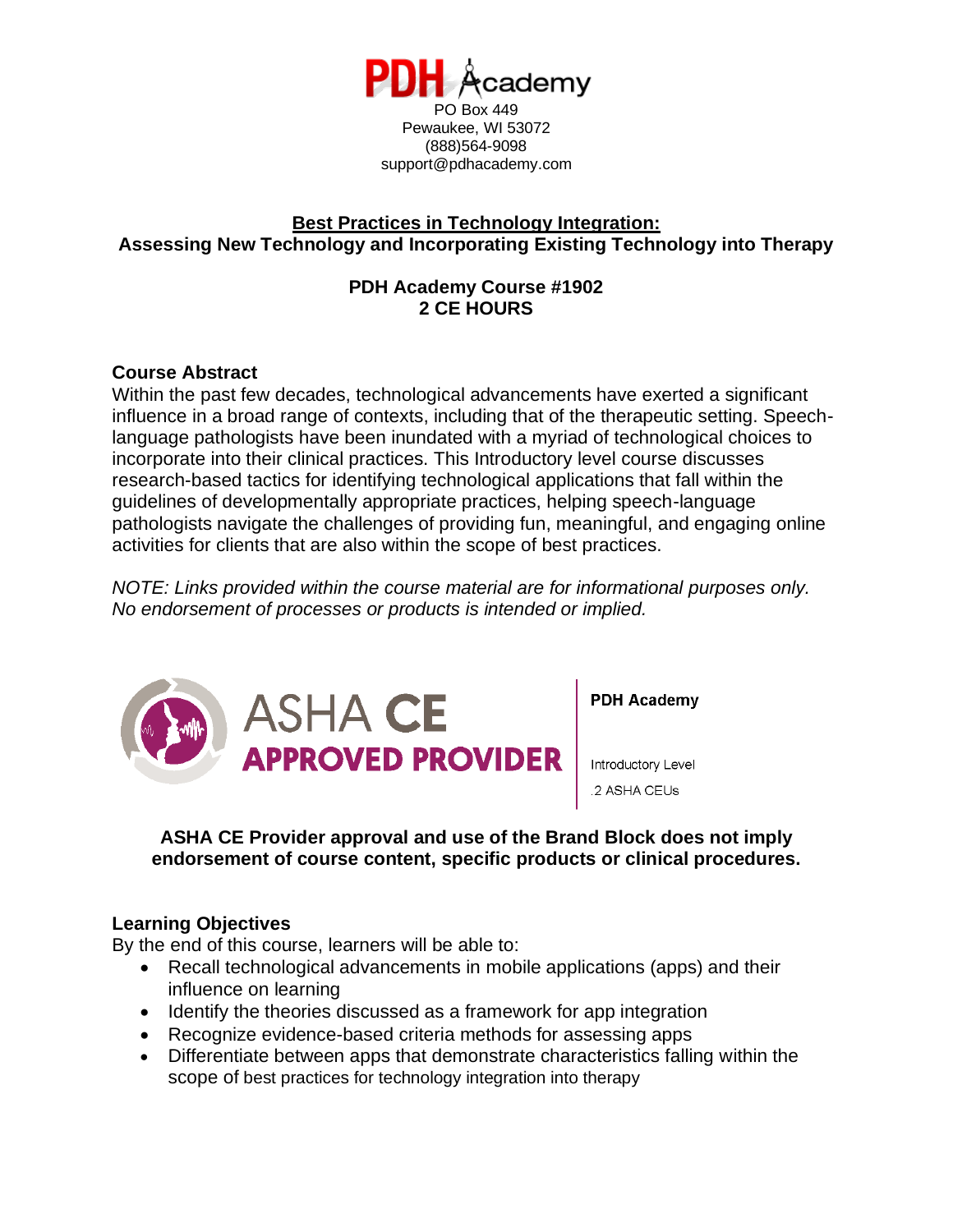### **Timed Topic Outline**

I. Introduction; Technology in Therapy: A History (30 minutes)

Advent of Mobile Applications; iPads in Education; iPads in Speech Therapy

- II. Theoretical Perspectives (20 minutes) Socio-constructivist Theory; First Generation Activity Theory; Second Generation Activity Theory
- III. Becoming Critical Consumers (15 minutes)
- IV. Moving Clients from Passive Consumers to Knowledge Producers (5 minutes)
- V. Mobile Learning Applications (30 minutes)
- VI. Additional Resources; Conclusion (5 minutes)
- VII. References and Exam (15 minutes)

### **Delivery Method**

Correspondence/internet self-study with interactivity, including a provider-graded final exam. *To earn continuing education credit for this course, you must achieve a passing score of 80% on the final exam.*

### **Accessibility and/or Special Needs Concerns?**

Contact customer service by phone at (888)564-9098 or email at support@pdhacademy.com.

# **Course Author Bio & Disclosure**

Dr. Nikosi Darnell, Ph.D., M.S., CCC-SLP, is a licensed speech-language pathologist and child development specialist with over 16 years of experience working with clients across the lifespan in a myriad of settings. She received her degrees in speechlanguage pathology and child development from Texas Woman's University in 2002 and 2013, respectively. During her studies in the Family Sciences program, Dr. Darnell developed her passion for the effective integration of technology into the learning process for students. This culminated into her dissertation *Best Practices in Teaching K-3 Online: A Content Analysis of Distance Education Journals, Blogs, and Electronically-Documented Surveys.* In furtherance of this key area, Dr. Darnell has continued to present on an array of related topics at conferences hosted by the *Texas Speech-Language-Hearing Association (TSHA), International Society for Technology in Education (ISTE), Texas Computers in Education Association (TCEA), American Educational Research Association (AERA),* and *Greater Homeschool Convention (GHC).* Upcoming projects include presentations for the *Future of Technology in Education* and *Institute* conference, as well as a webinar through *Northern Speech Services.*

Currently, Dr. Darnell provides speech-language therapy, consulting, and educational services through her company, Clearview Speech and Consulting Services, PLLC. She is a qualified and proven clinician with expertise in the evaluation and treatment of